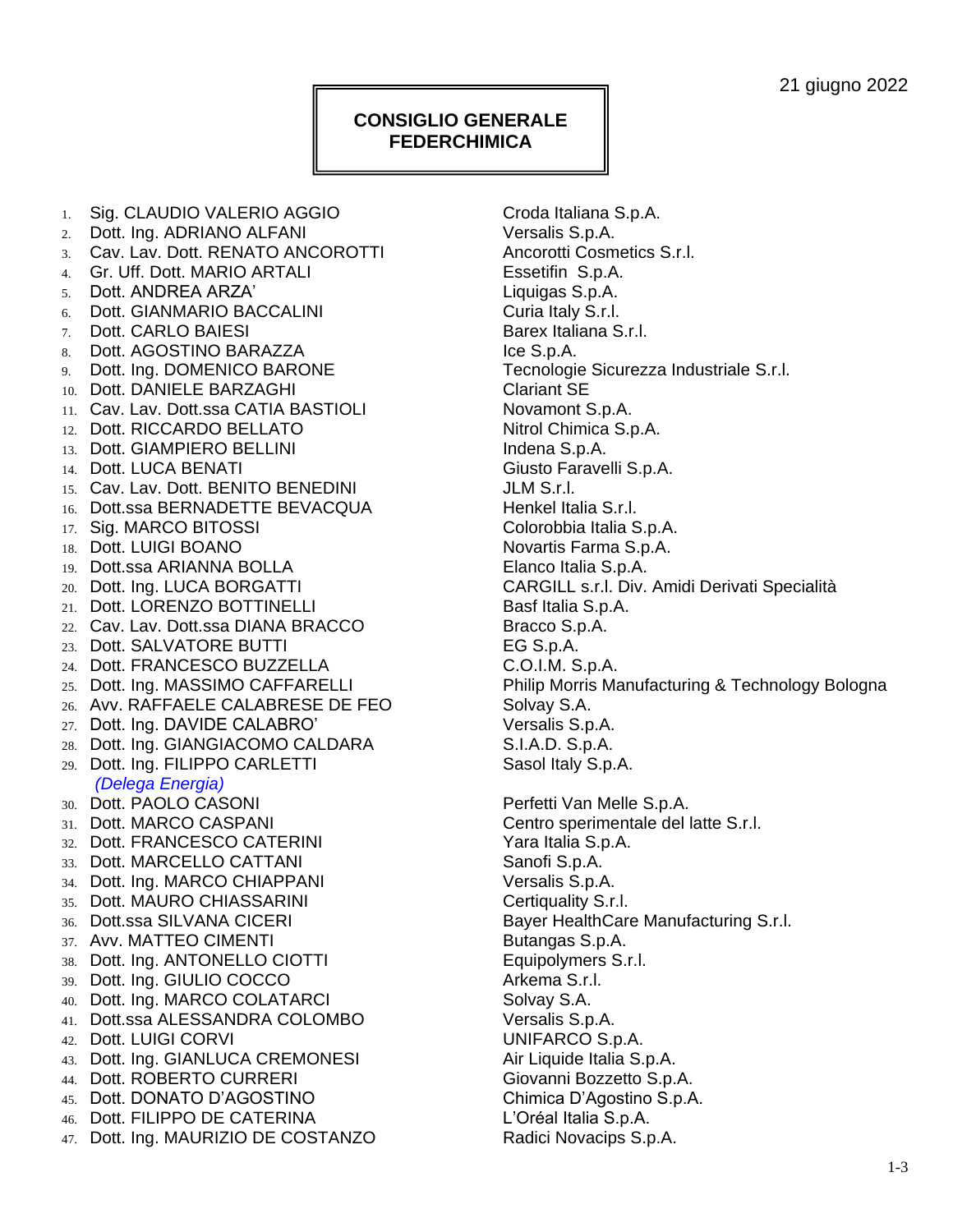48. Dott. BIAGIO DELLA BEFFA **Indena S.p.A.** 49. Dott.ssa CLAUDIA DELLERA Univar Solutions S.p.A. 50. Dott. LORENZO DI DONATO **Alkeemia S.p.A.** 51. Avv. ILARIA DI LORENZO INTERNATIONALE SERBIA. 52. Ing. FILIPPO ANDREA DI QUATTRO Basf Italia S.p.A. 53. Dott. ALBERTO DONATI O.F.I. Off.Farm.Italiana S.p.A. 54. Dott. Ing. GIANLUIGI DUBBINI DIACHEM S.p.A. 55. Dott.ssa ISABELLA ERCOLE PPG Industries Italia S.r.l. 56. Dott. GIACOMO FABBRI Società Italiana Gas Liquidi S.p.A. 57. Dott. Ing. ANTONIO FEDELE The Totalenergies Marketing Italia S.P.A. *(Delega Bilancio e Budget)* 58. Dott. ROBERTO FERRO Unilever Italia Manufacturing S.r.l. 59. Dott. Ing. GIUSEPPE FIORENTINO Solvay S.A. 60. Dott. FABIO FRANCHINA FRAMELIA FRAMESI S.p.A. 61. Dott. Ing. RENATO FRIGERIO Basf Italia S.p.A. 62. Dott. Ing. ALDO FUMAGALLI ROMARIO SOL S.p.A. 63. Dott.ssa NADIA GAGLIARDINI Sipcam Oxon S.p.A. 64. Dott. LORENZO GALLO Green Has Italia S.p.A. 65. Dott. CARLO GAZZA Fatro S.p.A. 66. Sig. PIERLUIGI GHIRELLI Zschimmer & Schwarz Ceramco S.p.A. 67. Dott. FABIO GIAMBELLI DOW Italia S.r.l. 68. Dott. Ing. RAOUL ALESSANDRO GIUDICI Nippon Gases Italia S.r.l. 69. Ing. FABRIZIO GRECO AbbVie Italia S.r.l. 70. Dott. MARCO HANNAPPEL Philip Morris Italia 71. Cav. Lav. Dott. PAOLO LAMBERTI Lamberti S.p.A. 72. Dott.ssa SUSANNA LAROCCA SO.G.I.S. Industria Chimica S.p.A. 73. Dott. ANTONIO LAZZARINETTI **Itelyum Regeneration S.p.A.** 74. Dott. GIUSEPPE LI BASSI Lamberti S.p.A. 75. Dott. Ing. GIUSEPPE LIBRANDI Gruppo C.O.I.M. 76. Dott. FELICE LO FASO Scam S.p.A. 77. Dott. Ing. FRANCESCO MAESTRI Farmol S.p.A. 78. Dott. EZIO MAIOLINI Molemab S.p.A. 79. Dott. GIANMARIA MALVESTITI Covestro S.r.l. 80. Cav. Lav. Dott. ARAM MANOUKIAN Lechler S.p.A. 81. Dott. Ing. LUIGI MANSI Nuova Solmine S.p.A. 82. Dott. GIANNI MARTINETTI COVEMA Vernici S.p.A. 83. Sig. MAURO MASPERI C.O.I.M. S.p.A. 84. Dott. Ing. GABRIELE MEI Basell Poliolefine Italia S.r.l. 85. Dott. GIOVANNI MOLLICA ENI S.p.A. 86. Dott. Ing. ANDREA MOLTRASIO **Icro Coatings S.p.A.** 87. Dott. Ing. PIERO NULLI Esseco S.r.l. 88. Dott. Ing. FEDERICO PALLINI Politex Sas di Freudenberg Politex S.r.l. 89. Dott. MARCO PANNUNZIO TOTAL TOTALEnergies Marketing Italia S.p.A. 90. Dott.ssa Ing. GIUSEPPINA PAPAGNO Specialty Electronic Materials Italy S.r.l. 91. Sig. PAOLO PARATO **Maraschi & Quirici S.p.A.** 92. Dott. Ing. CARLO PARODI BROOM Alcea S.p.A. 93. Dott. Ing. FABIO PARODI VISCOL S.p.A. 94. Dott. Ing. MARIO PATERLINI SAPIO Produzione Idrogeno Ossigeno S.r.l. 95. Dott.ssa LAURA ADRIANA PEDRINI Pedrini Cosmetici S.r.l. 96. Arch. PAOLO PELLEGRINI Colorgraf S.p.A. 97. Sig. DANIELE PETRINI Sabic Italia S.p.A. 98. Dott. GERMANO PEVERELLI Sabo S.p.A. 99. Dott. CARLO PIZZOCARO **Fidia Farmaceutici S.p.A.** 100. Dott.ssa PATRIZIA POGGIALI Gala Sr.l. 101. Dott.ssa MONICA POGGIO Bayer S.p.A.